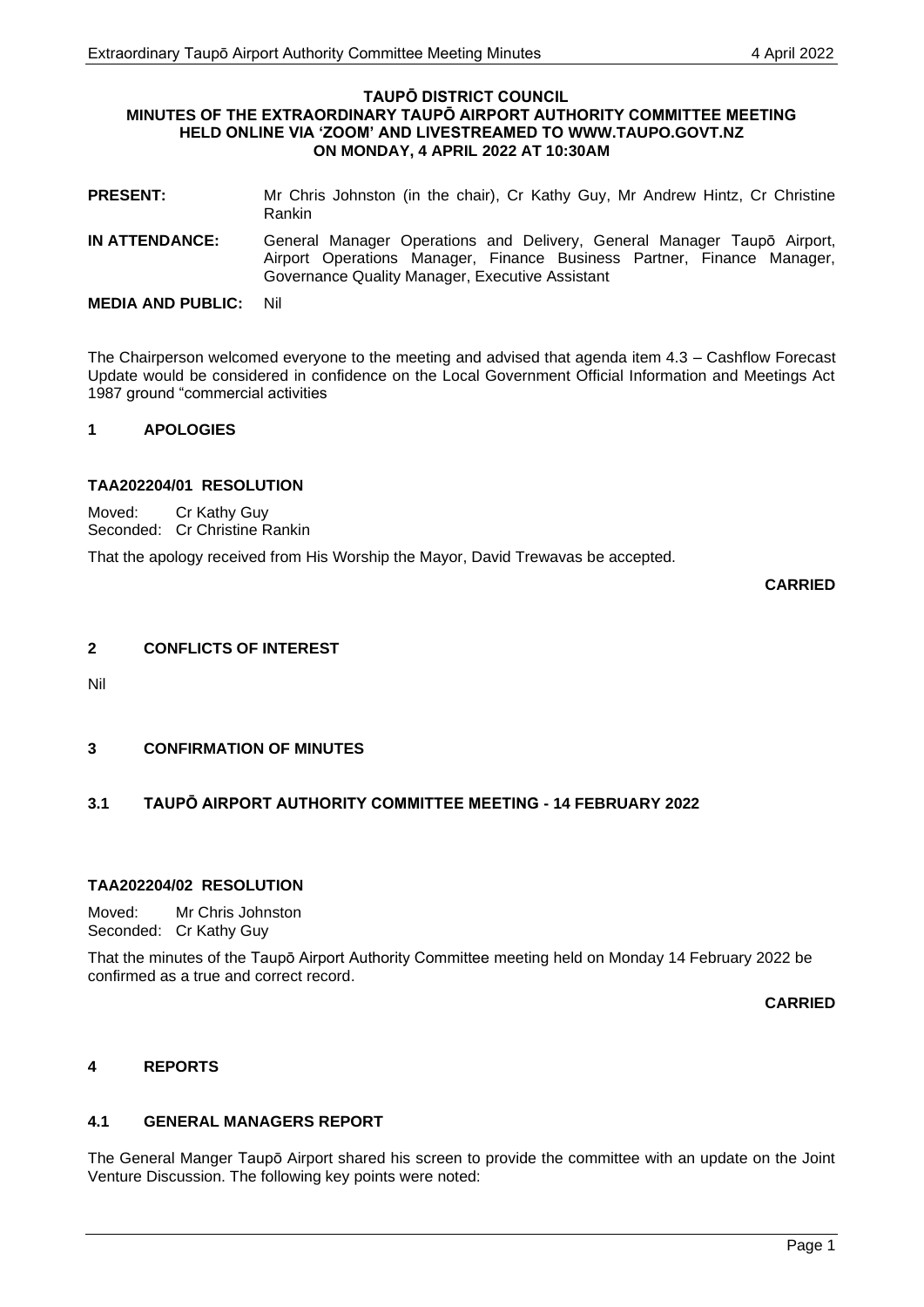- The Ministry of Transport (MoT) and Taupō Airport Authority Joint Venture Deed was last reviewed in the 1970s, which means there is now an opportunity for the deed to be updated as it is outdated.
- Taupō Airport Authority and MoT plan to discuss the deed together and produce a draft review, which will be presented to the committee for feedback once completed.
- In the current deed, there are a number of clauses that can be amalgamated into one title which would come under the operator which Taupō District Council and their ability to maintain the 139 certification requirements.
- In answer to a members question around whether there is a timeline in place for this deed review process, the General Manager mentioned that there has been no official timeline set by MoT, and this will be raised in the upcoming discussion to clarify a timeline.
- In answer to a members suggestion on holding a workshop once the draft review has been produced by Taupō District Council with MoT, the General Manager noted that a workshop date will be arranged, to allow members to provide their feedback on the draft review.

The Airport Operations Manager provided an operations update to the committee, the following key points were noted:

- Passenger numbers are looking to increase over the coming months as Covid-19 restrictions are lifted and public holidays occur.
- The airport continues to see a steady number of private jets operating in and out of Taupō.
- The southern taxiway markings have recently been refreshed, although the airport meets regulatory requirements, their aim is to exceed these requirements.
- Work is being done with the project development team on areas such as the relocation of the apron equipment in conjunction with the new terminal build.
- For Taupō airport tenants relocating into the new terminal, work will begin with the legal team on the preparation of licences to occupy and deeds of lease for tenants.
- Temporary lighting has been set up in the new carparking area, due to the planned street lights still being in transit from the supplier.
- The grass runway that had surface improvements last year has improved further with recent rainfall which has resulted in a smoother strip for aircraft operations.
- Contingency planning around Covid-19 and Omicron has continued, procedures such as separating essential staff with different work stations have been put in place and is working well.
- With security being the Airports highest risk, a tabletop exercise was recently carried out with Taupō Police which included a security breach scenario which is a requirement of Taupō Airports Part 139 certification.

# **TAA202204/03 RESOLUTION**

Moved: Cr Christine Rankin Seconded: Cr Kathy Guy

That the Taupō Airport Authority Committee receives the General Managers Report.

#### **CARRIED**

# **4.2 TAUPŌ AIRPORT AUTHORITY FINANCIAL REPORTS - FEBRUARY 2022**

The Finance Business Partner shared the financial reports on screen and provided an update on the financial reports to the committee, the following key points were noted:

- Landing charges in December 2021 were \$4k below the Statement of Intent (SOI), whilst January was \$2k above SOI, and February was inline.
- Passenger terminal chargers over the three months between December 2021 and February 2022 were in line with the SOI.
- Annual leave was further favourable due to leave taken.
- One of the key favourable variances was the contractors, and this being that the budget for the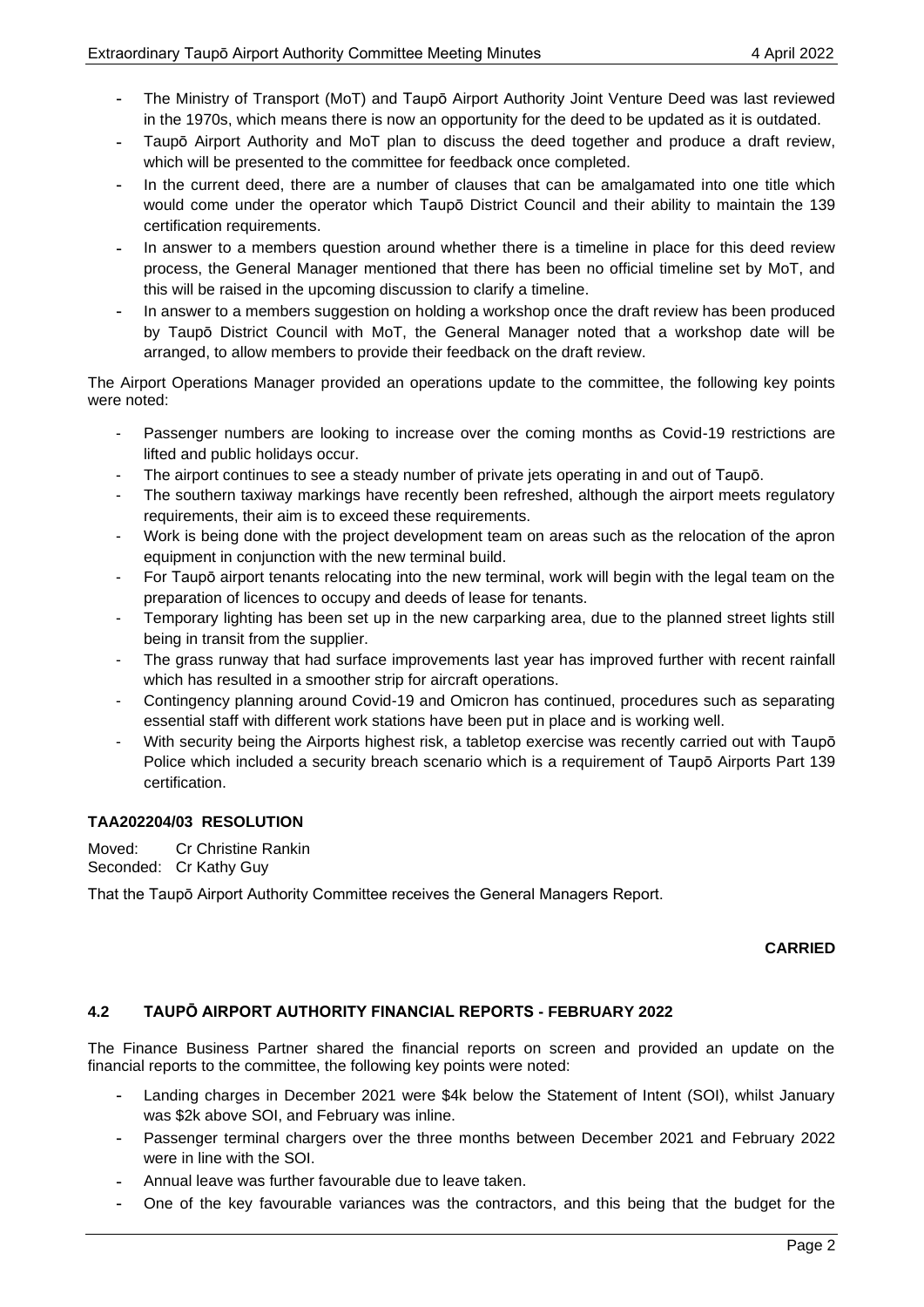safety manager is a lot higher than what we are seeing for the actuals, which is about \$2.5k in the SOI per month, and the accruals are about \$800 per month.

- Maintenance expenses are about \$12k unfavourable, with the majority of that being grass runway maintenance and signage.
- There has been a significant increase than expected in the established cost for cropping.
- The Finance Business Partner suggested for future updates that the balance sheet be presented in the current format, but additional items expanded for more in depth updates, which the committee agreed with.
- They key item in the Project Budget Update is the contingency, we have spent about 65% now, and there is still some left.
- Project spend to date is \$3.8m up to February 2022.

### **TAA202204/04 RESOLUTION**

Moved: Cr Christine Rankin Seconded: Mr Chris Johnston

That the Taupō Airport Authority Committee receives the financial reports as circulated.

**CARRIED**

### **5 CONFIDENTIAL BUSINESS**

#### **TAA202204/05 RESOLUTION**

Moved: Cr Kathy Guy Seconded: Cr Christine Rankin

#### **RESOLUTION TO EXCLUDE THE PUBLIC**

I move that the public be excluded from the following parts of the proceedings of this meeting.

The general subject of each matter to be considered while the public is excluded, the reason for passing this resolution in relation to each matter, and the specific grounds under section 48[1] of the Local Government Official Information and Meetings Act 1987 for the passing of this resolution are as follows:

| General subject of each matter<br>to be considered     | Reason for passing this<br>resolution in relation to each<br>matter                                                                                                            | Ground(s) under Section 48(1)<br>for the passing of this<br>resolution                                                                                                                                                                           |
|--------------------------------------------------------|--------------------------------------------------------------------------------------------------------------------------------------------------------------------------------|--------------------------------------------------------------------------------------------------------------------------------------------------------------------------------------------------------------------------------------------------|
| Agenda Item No: 4.3<br><b>Cashflow Forecast Update</b> | Section $7(2)(h)$ - the withholding<br>of the information is necessary to<br>enable [the Council] to carry out,<br>without prejudice or disadvantage,<br>commercial activities | Section $48(1)(a)(i)$ - the public<br>conduct of the relevant part of the<br>proceedings of the meeting would<br>be likely to result in the disclosure<br>of information for which good<br>reason for withholding would exist<br>under section 7 |

#### **The meeting closed at 11.35am.**